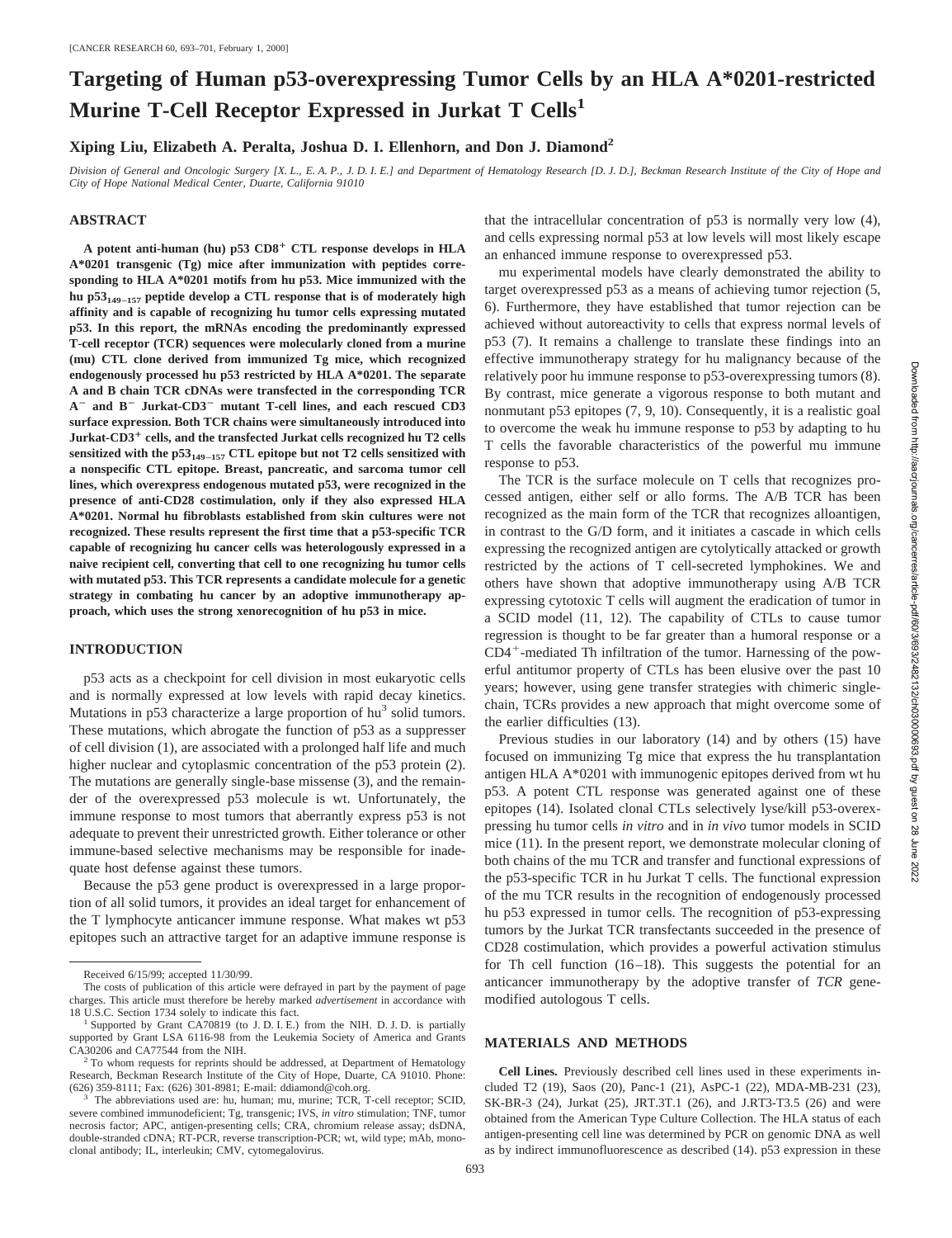#### Table 1 *Oligonucleotides used to detect and clone mu TCR A and B genes*

cell lines was confirmed by immunohistochemistry (Table 2) as described (27). Briefly, cell lines were pelleted, mixed with agarose gel, fixed in 10% buffered formalin, and embedded in paraffin. Cell blocks sections were cut to  $5-\mu m$ thickness, mounted on Probe-on slides (Ventana Biotech System, Tucson, AZ), and baked at 42°C overnight and then for 1 h at 56°C. The slides were deparaffinized in xylene and hydrated in distilled water. Antigen retrieval was by steaming (Black & Decker Handy Steamer Plus, Hampstead, MD) with 0.01 M EDTA-Tris buffer (pH 8.0) for 20 min, followed by cooling for 20 min, and rinsing in distilled water (27). Slides were stained using a Biotech Techmate 1000 Immunostainer (Ventana Biotech System). Sections were incubated for 25 min with a 1:1000, 1:2500, and 1: 5000 dilution of the D07 mAb specific for hu p53 (NovoCastra Laboratories, Newcastle, England). Sections incubated with PBS served as a negative control. Controls were embedded in the same blocks as the tumor tissue. The antibody-antigen complex was detected by a modified ABC method (Ventana Biotech System), per the manufacturer's directions, with the chromagen  $3'$ , 3-diaminobenzidine to develop a brown color. The slides were graded by an individual blinded to the sample notation, using a scale of 0 to  $4+$ , based on the intensity of staining of the majori $ty(>=75%)$  of cells. Cells with no staining were graded as 0, and cells with maximal staining with respect to a laboratory control were graded as  $4+$ .

HLA  $A*0201^+$  fibroblast cell lines were a kind gift of S. J. Forman (City of Hope). All hu cell lines were maintained in RPMI (supplemented with 10% heat-inactivated fetal bovine serum, 100 units/ml penicillin, 100  $\mu$ g/ml streptomycin, and fresh glutamine). Saos-p53 was derived from transfection of the p53-deficient parent cell line with mutated p53 (arginine to histidine at position 175), as described previously (14).

**Derivation of mu hu p53-specific CTL Clone.** p53-specific CTL clones were generated by immunizing HLA A\*0201 Tg mice (a kind gift of V. H. Engelhard, University of Virginia, Charlottesville, VA) with the immunodominant hu p53<sub>149–157</sub> CTL epitope and PADRE (28) Th peptide emulsified in incomplete Freund's adiuvant as described (14). Spleen cell suspensions were prepared from immunized animals, further stimulated with syngeneic lipopolysaccharide-treated splenic blasts, and loaded with the priming peptide as described (29). Additional IVSs (3) were performed every 7 days using citric acid-treated and peptide-pulsed Jurkat T cells transfected with HLA A\*0201 as APCs (14). Long-term CTL lines were established by restimulating peptideprimed CTLs at weekly intervals with the addition of RAT T-stim with Con A (Collaborative Biomedical Products, Bedford, MA). After three rounds of IVS,  $p53_{149-157}$ -reactive CTL lines were cloned by limiting dilution in 96-well, flat-bottomed microtiter plates. The cells were plated under IVS conditions as described above and were refed 7 days later with identical fresh medium. Two to three weeks later, clones were expanded by restimulation in 24-well plates. Several clones were evaluated for recognition of p53-sensitized T2 cells and were further expanded for additional studies, including the demonstration of recognition of endogenously processed p53 on transfected cells and tumor cells lines. Several of the clones exhibited equivalent cytotoxicity and were further evaluated for TCR usage.

**Chromium Release Assay Using mu CTL 3A3/3C9.** To assess peptidespecific lysis, T2 cells were labeled with 150  $\mu$ Ci (ICN, Costa Mesa, CA)<sup>51</sup>Cr and peptide pulsed  $(1.0 \mu M)$  for 90 min. For cytotoxic assays involving cell lines without peptide sensitization, cells were pretreated for 24 h with 20 ng/ml hu IFN- $\gamma$  and 3 ng/ml hu TNF- $\alpha$  and labeled with <sup>51</sup>Cr for 90 min. Labeled target cells and diluted effector cells were coincubated for 4 h. Supernatants were harvested (Skatron Instruments, Lier, Norway) and counted using a gamma counter (Packard Instrument Company, Meriden, CT). Specific lysis was determined as follows:

% specific release = Experimental release - spontaneous release 
$$
\times
$$
 100  
Maximum release - spontaneous release

**Cloning and Characterization of A/B TCR cDNAs Using RT-PCR and Inverse PCR.** mu  $p53_{149-157}$ -specific CTL clone 3A3/3C9 was grown after stimulation with mAb 2C11 without feeder cells. RNA was prepared using a modification of the method of Chomczynski and Sacchi (30) using the Trizol reagent (Life Technologies, Inc., Gaithersburg, MD). One  $\mu$ g of total RNA was then annealed to 20 ng of oligo( $dT$ )<sub>12–18</sub> (Pharmacia, Uppsala, Sweden) at 65 $\degree$ C for 10 min. The first-strand cDNA was synthesized in a 20- $\mu$ l volume using five units of avian myeloblastosis virus reverse transcriptase at 45°C for 60 min. The second-strand of the cDNA was synthesized by addition of 15

Sequences of oligonucleotides were used to amplify or detect mu *TCR* gene segments that were cloned from the murine  $CDS<sup>+</sup> CTL$ ,  $3A3/3C9$ . As described in "Materials and Methods," inverse PCR was conducted with RNA, after conversion to dsDNA and circle formation. *TCR* gene segments were amplified using CA-S and CA-AS primers as shown in Fig. 2A. These primers amplify a fragment of  $\sim$ 800 bp. The CAM primer was used, as shown in Fig. 2*B*, as a probe to detect *TCR A* gene fragments amplified using the CA  $(S + AS)$  primers. The full-length murine TCR cDNA was amplified from cellular RNA using primers VA16-5' and CA-3' with added restriction sites as shown. Similarly, *TCR B* cDNAs were cloned using the CB-AS and CB-S primers from the inverse PCRgenerated circles as described in "Materials and Methods." The CBM probe was used to detect *TCR B* genes using Southern hybridization. The full-length *TCR B* gene was amplified from cellular RNA using VB-5' and CB-3' primers with added restriction sites as shown. Numbering for all sequences is relative to the initiating ATG codon  $(+1)$  of the TCR cDNA sequences.

| Primer name      | TCR A sequence                 | Nucleotide location |  |
|------------------|--------------------------------|---------------------|--|
| $CA-AS$          | CATAGCTTTCATGTCCAGCACAG        | 570-548             |  |
| $CA-S$           | CTCCTGCTACTGTGTGTATTGAGC       | 1259-1282           |  |
| <b>CAM</b>       | GTGCTGTCCTGAGACCGAGGATC        | $467 - 445$         |  |
| VA16-5' $(XbaI)$ | TCTCTAGATGCTGATTCTAAGCCT       | $-7$ to 17          |  |
| $CA-3'$ (SalI)   | TGGTCGACTCAACTGGACCACAG        | 827-805             |  |
|                  | TCR B sequence                 |                     |  |
| $CB-AS$          | GACCTCCTTGCCATTCAC             | $542 - 526$         |  |
| $CB-S$           | ACCATCCTCTATGAGATCC            | $811 - 829$         |  |
| <b>CBM</b>       | GACCTTGGGTGGAGTCACATTTCTCAGATC | $420 - 391$         |  |
| $VB-5' (XbaI)$   | ACTCTAGATGGGCTCCAGACTC         | $-7$ to 15          |  |
| $CB-3'$ (SalI)   | CAGTCGACATAAAAGTTTGTCTCAGG     | 937-912             |  |

units of *Escherichia coli* DNA ligase, 18 units of *E. coli* DNA polymerase, and 1.75 units of *E. coli* RNase H (New England Biolabs, Beverley, MA), according to the manufacturer's recommendations. After incubation for 120 min at 16°C, 1 unit of T4 DNA polymerase was added for blunt end formation. The dsDNA was circularized by incubation with 1 unit of T4 DNA ligase (Life Technologies). TCR cDNA fragments were amplified from the circles using PCR with Taq DNA polymerase and the recommended buffer (Perkin-Perkin-Elmer Corp., Norwalk, CT) for 35 cycles using the GeneAmp 9600 (ABI-Perkin-Perkin-Elmer Corp., Norwalk, CT). The amplification cycle consisted of denaturation at 94°C for 30 s, annealing at 53°C for 30 s, and extension at 72°C for 30 s. Fifteen pmol of primers CA or CB (sense and antisense) were added to the reaction (Table 1). The products of the PCR reaction were separated on a 1% agarose gel, and DNA fragments of the expected sizes were removed from the gels and purified with the help of glass beads (GeneClean II; BIO 101, La Jolla, CA). The DNA fragments were cloned into the pGEM-T vector (Promega Corp., Madison, WI). Resultant recombinants were screened by Southern blot hybridization analysis using TCR-specific primers CAM and CBM (Table 1). DNA sequencing was carried out on 5–10 candidate *TCR A* or *B* genes with complementary primers for the Sp6 or T7 promoter sites flanking the cloning sites.

Reamplification of cellular RNA using a combination of specific sense *V* gene segment primers from the identified *VA* or *VB* genes (Table 1) along with either CA-3' or CB-3' antisense primers were used to make mu *A* and *B* cDNA fragments into full-length genes. Recovered PCR DNA fragments were then digested with *Xba*I and *Sal*I restriction endonucleases for cloning into expression vectors. The whole cDNA for each gene was resequenced, and examples were found without PCR-induced errors. Both *A* and *B* TCR cDNAs were subcloned separately into the expression vector, pCI-neo (Promega) containing the neomycin phosphotransferase gene.

**Transfection of A and B TCR cDNAs into Jurkat CD3**1**/** <sup>2</sup> **T Cells.** The mu TCR A chain was introduced into the JRT-T3.1 cell line that lacks the TCR A chain under the selective control of the antibiotic G418. Similarly, the mu TCR B cDNA was introduced into the JRT-T3.5 cell line that lacks the TCR B chain. Both TCR A and B chain cDNAs were introduced into the Jurkat T cell positive for both *TCR A/B* genes under the selective control of the antibiotic G-418. This approach was taken based upon our previous work, showing more balanced expression of both TCR chains in non-TCR mutant cell lines.<sup>4</sup>

Gene transfer was accomplished through the use of standard liposome transfection procedures (Lipofectin; Life Technologies). Briefly,  $2 \times 10^6$  cells were resuspended in 0.8 ml of serum-free growth medium and put into one well of a six-well plate. 0.2 ml of the Lipofectin Reagent-DNA complexes

<sup>4</sup> Unpublished observations.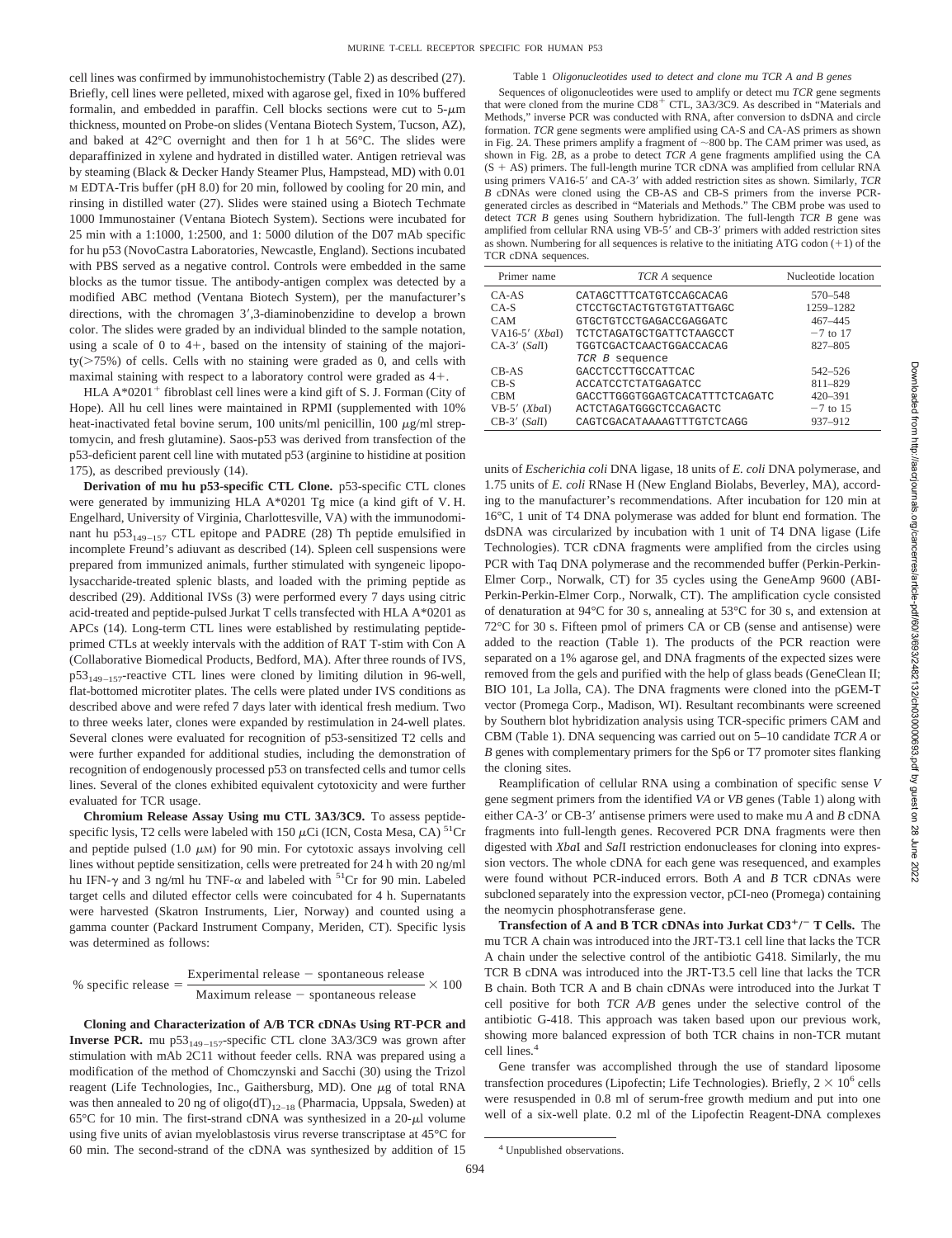containing 5  $\mu$ g of plasmid DNA and 20  $\mu$ l of Lipofectin were added to the cell suspensions with gentle mixing. The cultures were then incubated at 37°C in a 5%  $CO<sub>2</sub>$  incubator for 5 h, and 4 ml of growth medium supplemented with 10% FCS was added. After 2 days, the selective antibiotic was added. The medium was changed weekly until resistant cells grew to adequate numbers. Transfectants were cloned by limiting dilution at 0.3 cell/well in 96-well flat-bottomed plates. Positive colonies were scored when there was substantial growth, usually after 2 weeks. Colonies were expanded into successively larger flasks, and when there were enough cells, further analysis was performed.

**Flow Cytometry Analysis of mu TCR Chains Transfected into Jurkat-CD3**<sup>1</sup> **and Jurkat-CD3**<sup>2</sup> **Cells.** TCR mutants JRT T3.1 and J.RT3-T3.5 do not express a cell surface TCR because they lack expression of either TCR A or B chains; as a consequence, they are both negative for surface CD3 (31). Transfection of *TCR A* or *B* chain genes restores surface expression of CD3, as detected by mAb OKT3 (31). Previous work showed that a combination of hu and mu TCR chains could rescue surface CD3 expression on Jurkat mutant cells (32). The transfectants were examined by flow cytometry after staining with mAb OKT3 and a goat antimouse IgG phycoerythrin-conjugated secondary antibody. In addition, the mu V $\beta$ 8-specific mAb F23.1 (33) was used to detect surface expression of the mu p53-specific CTL clone *TCR B* chain gene. Matched isotype controls were used in each experiment for background fluorescence. Events (10,000) were collected for each histogram on the MOFLO flow cytometer (Cytomation Instruments).

**RT-PCR Analysis of mu TCR RNA in Jurkat Transfectants.** Molecular analysis of the expression of the transfectant RNA in JRT.3T.1 and J.RT3-T3.5 cells was performed by standard RT-PCR methods (34). mu-specific TCR primers (VA or VB and CA or CB) were used to amplify either the *TCR A* or *B* genes in the respective transfectants (Table 1). In the doubly transfected Jurkat cell, both mu A and B TCR chains were amplified at the same time to examine the equivalence of expression in various transfectant cell lines.

**Proliferation Assays Using Jurkat mu TCR Transfectants.** For recognition of p53 epitope, T2 cells (APC) were preincubated with 50  $\mu$ M peptide for 4 h. Then,  $1 \times 10^5$  cells/well in a 96-well, round-bottomed plates were incubated with  $1 \times 10^5$  Jurkat transfectants at 37°C in a 5% CO<sub>2</sub> incubator. For recognition of endogenously processed hu p53 by TCR transfectants,  $1 \times 10^5$ transfected cells were incubated in the presence of a mAb (mAb 9.3) recognizing CD28 (31) with  $1 \times 10^5$  HLA A\*0201-positive or HLA A\*0201negative tumor cells or fibroblasts pretreated with 20 ng/ml IFN- $\gamma$  and 3 ng/ml TNF- $\alpha$  at 37°C in a 5% CO<sub>2</sub> incubator. The medium was harvested after 24 h and IL-2 production was assessed in a bioassay using an IL-2-dependent cell line (CTLL; Ref. 35). Briefly, triplicates of  $5 \times 10^3$  CTLL/well in a 96-well, flat-bottomed plate were incubated with 50  $\mu$ l of recombinant IL-2 standard or



Fig. 1. Cytotoxic activity of  $p53_{149-157}$ -specific CTL effector cells using hu cell line targets in a 4-h CRA. E:T ratios were 100:1, 30:1, and 10:1. The following cell lines were used as targets: T2 pulsed with pp65<sub>495–503</sub> epitope (*T2+HCMV peptide*), T2 pulsed with p53149–157 epitope (*T2*1*p53 peptide*), HLA A\*0201 fibroblasts (*A2.1 Fibro*), breast cancer cell lines MDA-MB231 and SK-BR3, osteosarcoma line Saos/p53 transfected and native cells, and pancreatic cancer cell lines Panc-1 and AsPC-1 (see Table 2). SEs of triplicate cultures were always  $<$  5% of the mean.

Table 2 *APCs used in studies of TCR specificity* Cell lines as shown were used in the study as targets either by peptide sensitization (T2 cells) or after transfection of mutant p53 (Saos/p53) compared with the parental p53<sup>-</sup> cell line (Saos). The remaining cell lines are positive for p53 expression, as detected by immunohistochemistry, and differ in their expression of the HLA A\*0201 antigen. HLA-A\*0201 expression was determined by immunofluorescence as described (14). p53 expression as determined by immunohistochemistry (see "Materials and Methods") was graded on a scale of 0 to  $4^+$ , based on the intensity of staining of the majority ( $>75\%$ ) of cells.

| Cell lines   | Cell type                  | $HLA-*0201$<br>expression | p53<br>accumulation |
|--------------|----------------------------|---------------------------|---------------------|
| T2           | B and T lymphoblast hybrid |                           |                     |
| Saos         | Osteosarcoma               |                           |                     |
| Saos/p53     | Osteosarcoma               | $^{+}$                    | $+++++$             |
| $AsPC-1$     | Pancreatic adenocarcinoma  | -                         |                     |
| Panc-1       | Pancreatic adenocarcinoma  | $\pm$                     | $+++++$             |
| $SK-BR-3$    | Breast carcinoma           |                           | $+++++$             |
| $MDA-MB-231$ | Breast carcinoma           |                           | $+++++$             |

medium at 37 $\rm{^{\circ}C}$  in a 5%  $\rm{CO_{2}}$  incubator for 24 h. The cultures were harvested after 4 h after pulsing with 1  $\mu$ Ci of [<sup>3</sup>H]thymidine. [<sup>3</sup>H]Thymidine incorporation was measured by liquid scintillation counting. All results are expressed as the mean of triplicate cpm.

## **RESULTS**

**mu CTLs from HLA A\*0201 Tg Mice Specifically Recognized p53<sup>+</sup>/HLA A\*0201-expressing Hu Cells.** We showed previously that immunization of HLA A\*0201 Tg mice in the C57 BL/6 background with  $p53_{149-157}$  resulted in the generation of HLA A\*0201restricted CTLs, which could cause the recognition and lysis of adoptively transferred hu tumor cells in SCID mice (11). One of these clones (3A3/3C9) was further examined for the strength of its recognition of the hu p53<sub>149–157</sub> HLA A\*0201-restricted epitope using a CRA. We reconfirmed that the hu TAP (transporter for antigen presentation) transporter mutant cell line T2, when loaded with the  $p53_{149-157}$  CTL epitope, was well recognized at all E:T ratios examined (Fig. 1). This recognition was specific, because an HLA A\*0201 binding, CMV-pp65 CTL epitope (36) is not recognized by this clone in *in vitro* assays. Clone 3A3/3C9 was further evaluated for its specificity of recognition of hu tumor. APC used are described in Table 2 and reflect examples of hu fibroblasts or tumors expressing p53 or HLA A\*0201, or both, or neither. CTL clone 3A3/3C9 at varying E:T ratios was incubated with a series of hu tumors, and the results shown in Fig. 1 were obtained. Cell lines that were not HLA  $A*0201^+$  (ASPC-1 and SKBR3) were not lysed efficiently. Cell lines that did not express hu mutant p53 (Saos; A2.1 Fibro) were not lysed unless pulsed with the  $p53_{149-157}$  peptide (data not shown). Tumor lines that were HLA  $A*0201^+$  and  $p53^+$  were efficiently lysed by the mu CTLs (PANC-1, Saos/p53, and MDA-MB231). The recognition properties of the mu CTL clone demonstrate that it is able to distinguish between hu tumors, which express the appropriate HLA type and mutant overexpressed forms of p53, from those that do not express both molecules (Table 2).

The amount of p53 overexpression required for recognition is difficult to quantify. Cells containing wt p53 are generally negative by immunohistochemistry and are not recognized (Table 2). In contrast, all of the cell lines we have examined with mutated p53 stain intensely for p53 by immunohistochemistry and are recognized (14, 37, 38). It is likely that the mu CTLs recognize the wt form of the  $p53_{149-157}$ epitope, because the mutations in these cell lines are known to be at a different location of the p53 DNA sequence (39). Overexpression of p53, caused by specific mutations outside the  $p53_{149-157}$  epitope location, is essential for recognition by the mu CTLs. These data also confirmed the specificity of the CTL 3A3/3C9. Because this clone was used earlier in *in vivo* experiments, which demonstrated that the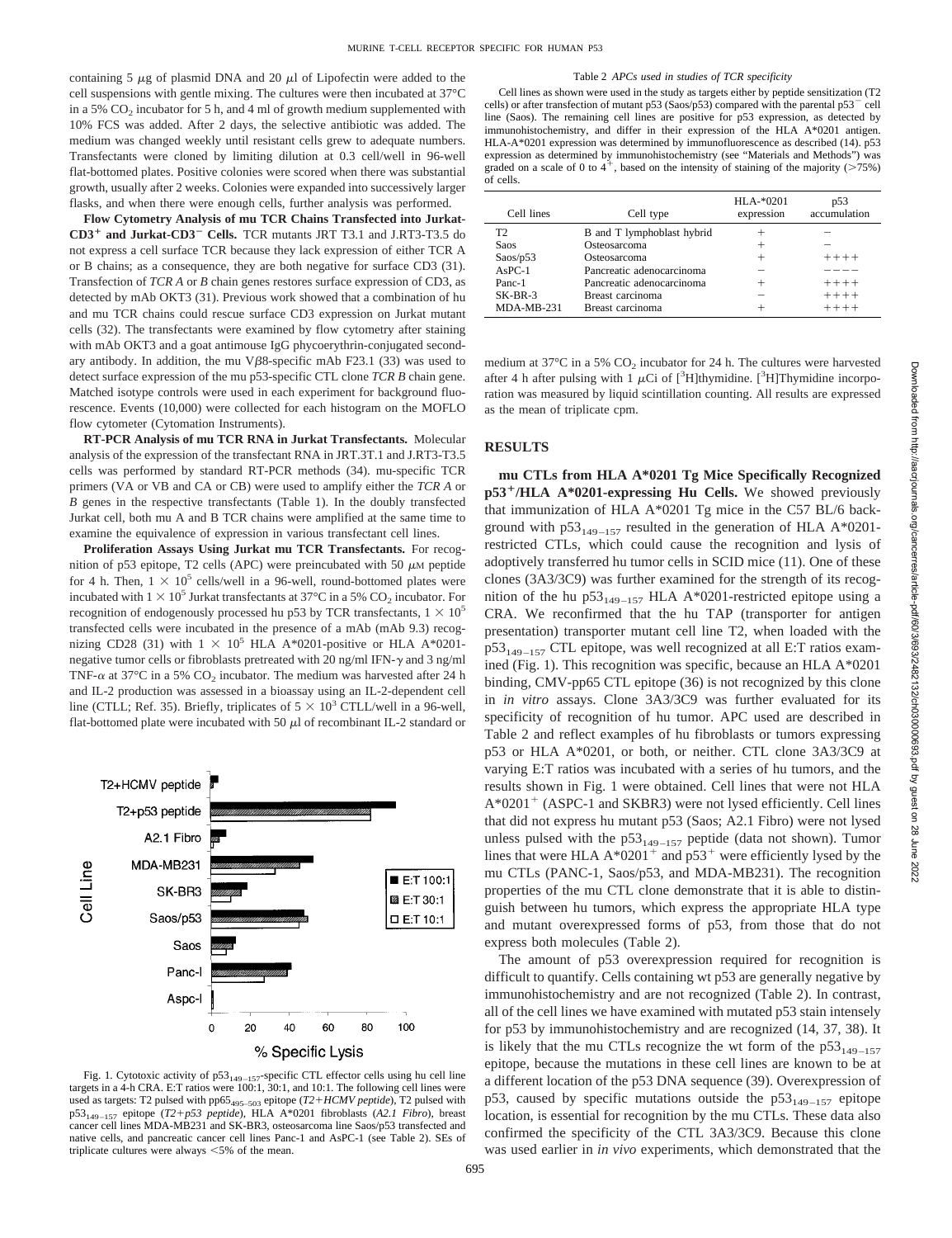

Fig. 2. Inverse PCR analysis of TCR usage. *A,* mRNA is converted to cDNA and then dsDNA and finally enzymatically blunt ended in steps 1–3. T4 DNA ligase is used to circularize dsDNA. Sense and antisense primers that are complementary to *CA* or *CB* gene segments that end with *Sal*I and *Not*I restriction sites are used to synthesize linear DNA using PCR (Table 1). These fragments are subcloned into plasmids by standard methods. *B,* the PCR fragments prepared as above were cloned into the pGEM-T vector. Plasmid DNA was isolated from individual bacterial colonies, and a portion was digested with *SalI* + *Not*I. The digested DNA was separated on a 1% agarose gel, ethidium bromide stained, and then transferred to a nylon filter by capillary action (Southern blot). The membrane-bound DNA was hybridized with a <sup>32</sup>P-labeled oligonucleotide (CBM or CAM), the sequence of which was identical to both mu *CB* genes and located within the fragment generated by the CA or CB primer sets (Table 1). Plasmid DNA from several positive lanes was further analyzed by manual dideoxy sequence analysis.

particular TCR was capable of rejecting hu tumors in a mu SCID model, the data for both *in vivo* and *in vitro* studies confirmed the appropriateness of using this TCR for gene transfer studies (11).

**Molecular Cloning of hu p53-specific TCR.** Using a novel technique of molecular cloning referred to as "inverse PCR" (40, 41) without the formal use of DNA libraries, the TCR A and B chain cDNAs were identified (Fig. 2). In Fig. 2*A,* the method referred to as inverse PCR shows how the RNA from the  $CD8<sup>+</sup>$  CTLs was converted to circular dsDNA and subsequently amplified using conventional PCR into linear molecules containing specific TCR sequences. TCR-specific primers, derived from the constant region of either the TCR *A* or *B* genes, were used in amplifying TCR-specific cDNA into amounts that could easily be subcloned into standard plasmid vectors. This amplification step increased the number of TCR-specific colonies after transfer to bacterial plates. Single colonies were picked, minipreps were made, and the size of inserts was examined using agarose gels and then transferred to nylon membranes. Inserts  $>0.7$ kb will contain sequence from VA-JA and CA or VB-DB-JB and CB DNA segments. The nylon membranes were hybridized with oligonucleotides derived from the CB region (Table 1), and those inserts that are TCR specific were visualized using  $32P$  radioactivity after end labeling (Fig.  $2B$ ). Colonies that contained inserts  $>0.7$  kb were then sequenced in their entirety to identify the usage of particular VB-DB-JB segments (Table 3). Similar methodology was used to identify and sequence the CA and VA-JA segments.

The criterion for selection of a TCR cDNA sequence as being the correct RNA transcript corresponding to the expressed form of the receptor from the  $CD8<sup>+</sup>$  T cell clone is its frequency of usage. After cloning of individual TCR transcripts in plasmid vectors, it is still important to test whether the predominantly expressed transcript represented the expressed RNA transcript from the original T-cell clone. Sequence analysis of inserts from plasmids revealed that five of seven candidate TCR cDNAs had the identical sequence, whereas two differed from the other five and from each other (data not shown). Presumably, the two nonidentical sequences arose from residual contaminating feeder cells. We then confirmed using RT-PCR that the clonal TCR A and B cDNAs were identical to the expressed transcript in the original mu  $CDS<sup>+</sup> CTLs$  (data not shown). An oligonucleotide primer was derived from the nucleotide sequence of each unique *V* gene from both clonal TCR A and B cDNAs, together with an antisense primer to the constant gene segment of both  $A (CA-3')$  and B (CB-3') TCRs (Table 1). Total cellular RNA was amplified with the oligonucleotide pairs, using RT-PCR, and then individual cDNA molecules were molecularly cloned in plasmid vectors as described earlier (see "Materials and Methods"). The complete cDNAs for both TCR *A* and *B* genes were sequenced from five separate plasmid clones. The sequences were aligned and compared and found to be identical for both the TCR *A* and *B* genes. The deduced amino acid sequences at the junctions of gene segments comprising both TCR cDNA chains are shown, and both nucleic acid sequences have been deposited in the EMBL database (Table 3). Subsequently, both TCR A and B cDNAs were transferred to plasmid expression vectors for use in expression studies in eukaryotic cells.

**Transfection of A and B TCR cDNAs into Jurkat T-Cell Lines.** Jurkat  $A^-$  or  $B^-$  TCR mutants do not express a TCR:CD3 complex on the cell surface (31). Earlier investigations showed that in the mutants developed by the Weiss Laboratory, that transfection with cDNA encoding single TCR chains could restore cell surface TCR: CD3 expression (42, 43). It was shown previously that mu TCR subunit cDNAs could restore surface TCR:CD3 expression in similar mutants, as a result of the sequence and functional homology of mu and hu TCR chains. Restored expression of the complex could be detected and quantitated using the mAb OKT3 (31). We used those properties of the mutant TCR cell lines to examine the functional expression of the individual mu TCR cDNA chains that had been transfected (Fig. 3). The data shown in Fig. 3*A* shows that both the mu TCR A or B chain could individually rescue TCR:CD3 expression from the cognate TCR mutant cell line. Because the cell surface expression of the TCR:CD3 complex depends upon the newly introduced TCR chain, we can conclude that both the mu TCR A and B chains were expressed appropriately. In addition, these were able to integrate into a complex with the endogenous hu chains to form the cell surface form of the TCR:CD3 complex detectable with OKT3 (Fig. 3*A*).

Because both mu TCR chains were functionally expressed, it prompted us to determine whether they would interact with each other as well as the other hu CD3 chains to form a mu TCR:hu CD3 complex in the Jurkat T-cell mutants. Because we have already shown that both mu and hu TCR chains can independently assemble into a cell surface TCR:CD3 complex, it was logical to use the mutant Jurkat

#### Table 3 *Deduced amino acid sequence of gene segments and their junctions for TCR A and B cDNA from p53-specific CTL clone 3A3/3C9*

The *TCR* gene sequences were determined as described in the text, after sequence analysis of the complete mu cDNA. The nucleotide sequence was translated, and the corresponding open reading frame for the TCR amino acid sequence was determined. Identification of gene segments that correspond to the variable region (AV16) and junctional region  $(AJTA13)$  are shown, as well as the NH<sub>2</sub> terminus of the AC protein region. Correspondingly, the gene segments for the *TCR B* cDNA are identified for the variable region (VB8.1), diversity region (BD2), junctional region (BJ2.6), and the constant region gene used for this cDNA (BC2). Nucleotide sequences corresponding to these mu cDNAs have been deposited in the EMBL database.

|       | AV16            |                            | AJTA13         | AC.              |
|-------|-----------------|----------------------------|----------------|------------------|
| TCR A | <b>VYFCAMR</b>  | <b>DTNAYKVIFGKGTHLHVLP</b> |                | <b>NIONPEP</b>   |
|       | <b>BV8.1</b>    | BD <sub>2</sub>            | BJ2.6          | BC2              |
| TCR B | <b>AVYFCASS</b> | <b>PSS</b>                 | YEQYFGPGIRLTVL | <b>EDLRNVTPP</b> |
|       |                 |                            |                |                  |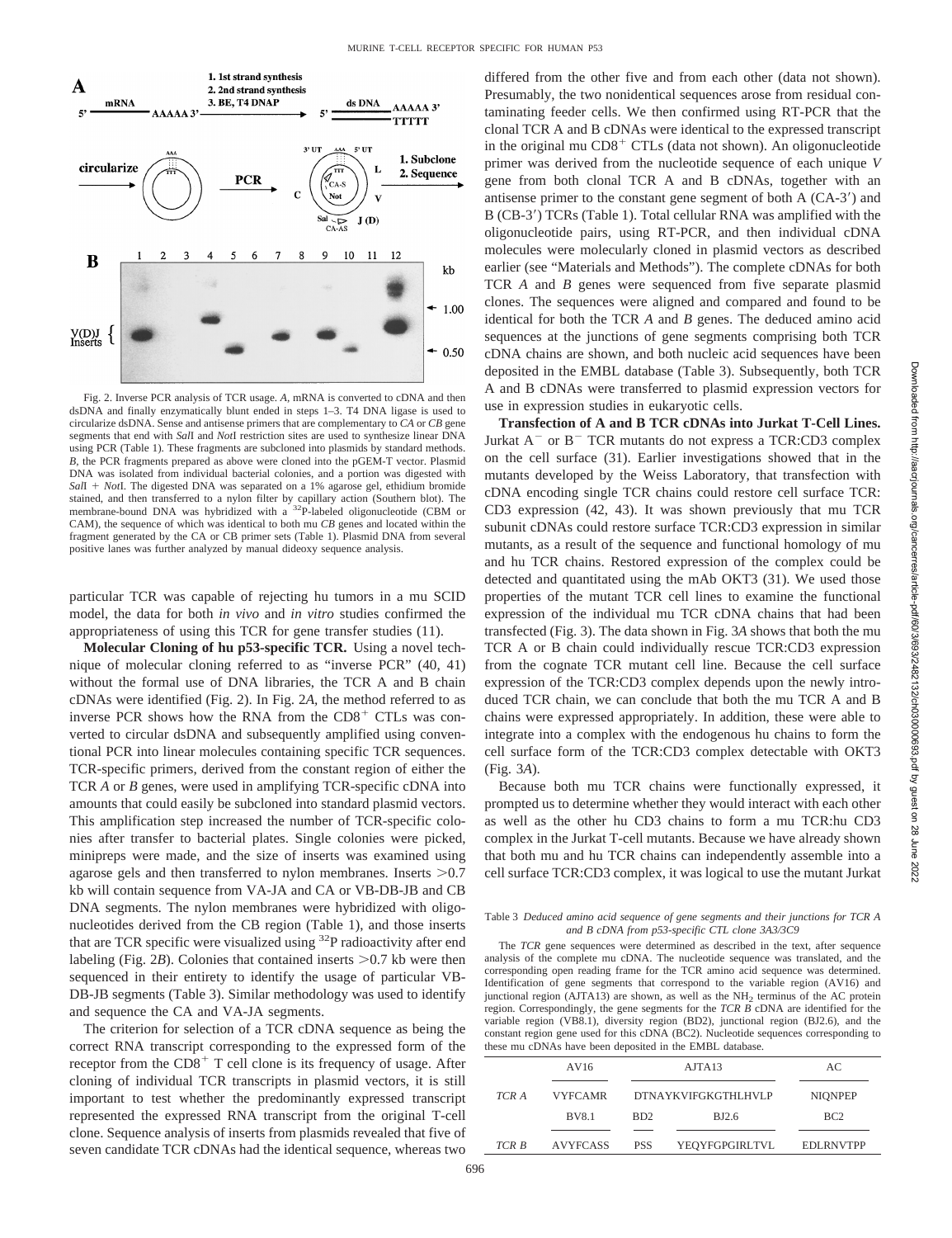

Fig. 3. Expression of mu A and B TCR chains in transfected Jurkat cell lines. *A,* flow cytometry analysis was performed on the  $A^-$  parental Jurkat JRT.T3.1 line and the JRT.T3.1 transfected with the mu TCRA. The parental  $B^-$  JRT.T3.5 line was evaluated before and after transfection with mu B TCR cDNA. OKT3 was used to evaluate CD3 expression on both cell lines and transfectants. wt and mu A/B TCR transfected Jurkat cells were evaluated for mu TCR expression using mAb F23.1 (mu VB8 specific). Expression was determined by flow cytometry following a phycoerythrin-conjugated goat antimouse immunoglobulin second step. Isotype control antibody staining of the Jurkat lines and transfectants was similar to parental line staining for the three positive cell lines. *B,* Jurkat cells that were transfected with mu A and B TCR cDNAs were evaluated for mu TCR expression by RT-PCR using CA- and CB-specific primers (Table 1). Numerous cell lines expressing only A or B mu TCR cDNAs were generated (*Lanes 2* and *3*). Double transfectants (*Lane 1*) express both mu TCR chains. The mu p53-specific CTL line was used as a positive control, and the parental Jurkat cell line was used as a negative control. Duplicate lanes were deleted from the figure.

T-cell lines as a host for simultaneous transfection of both mu TCR chains. Nonetheless, we observed that dual transfection of both mu TCR chains, no matter how varied the relative starting concentrations of expression plasmid, ultimately resulted in imbalanced expression of either the mu TCR A or B chain in the respective Jurkat T-cell mutant (data not shown). For this reason, expression and function of the mu TCR A and B chains was examined in wt-Jurkat. We initially assessed the surface expression of the mu TCR B chain in the doubly transfected Jurkat T cell, using the only available mu TCR-specific mAb that would selectively detect the mu TCR chain associated with hu TCR:CD3 complex (Fig. 3*A*). Cell surface staining with mAb F23.1 did not address the expression level of the mu TCR A chain. However, no high-affinity mu mAb is available with which to detect the mu TCR A chain in the TCR:CD3 complex with either mu or hu TCR chains. Furthermore, a mAb that will detect the mu-specific heterodimer was not available to us, making it difficult to determine whether the mu A/B heterodimer was assembled on the cell surface

(data not shown). Instead, we used a PCR method to simultaneously evaluate the mRNA expression for each of the transfected mu TCR chains.

**mu TCR mRNA Transcripts Are Equally Expressed in Nonmutant Jurkat T-Cell Lines.** Expression of mu TCR transcripts was evaluated by PCR in the double mu TCR Jurkat transfectants, as shown in Fig. 3*B*. When we examined the expression of both mu TCR A and B transcripts in wt-Jurkat T cells, we found Jurkat clones with imbalance (Fig. 3*B, Lanes 2–3*) and others with an equivalent level of mu TCR A and B expression (Fig. 3*B, Lane 1*). Several different clones derived from the wt-Jurkat T cells exhibited a balanced expression of the mu TCR A and B chains that was stable over a 6-month period. Examples of these T-cell transfectant clones were further examined in functional analysis as described below.

**Functional Activation of IL-2 Expression in mu TCR Jurkat Transfectants.** To determine whether doubly mu TCR-transfected Jurkat T cells would still recognize the HLA A\*0201-restricted T-cell epitope from hu p53, the transfectants were incubated with T2 cells that were sensitized with a saturating concentration of hu  $p53_{149-157}$ peptide. To distinguish between specific and nonspecific recognition, an HLA A\*0201 epitope derived from CMV pp65 (36), which is not recognized by the parental mu CTL 3A3/3C9, was also used to sensitize T2 cells (Fig. 4*A*). To quantitate the extent of activation caused by recognition of the peptide epitope, we used the release of IL-2 by the transfectants. The results show specific recognition by the Jurkat T-cell transfectant of the hu  $p53_{149-157}$  CTL epitope bound to T2 cells with a vigorous response, as measured by  $[^{3}H]$ thymidine incorporation in CTLL-2 cells. A further demonstration of the specificity of the recognition is the results of the parallel analysis of the untransfected parental T-cell line incubated with T2 cells sensitized by the same peptides. No significant IL-2 production was measured, in contrast with the mu TCR transfectant. Because T2 cells efficiently present exogenous peptide, the question arose whether the sensitivity of the transfectant to epitope concentration was similar to the parental  $3A3/3C9$  mu  $CD8<sup>+</sup>$  CTL clone (Fig. 4*B*). Therefore, a titration of the hu p $53_{149-157}$  T-cell epitope was conducted using a T-cell transfectant clone compared with parental Jurkat T cells. The half-maximal concentration of activation of the clone is  $\sim$  500 nm peptide (Fig. 4*C*). This concentration of peptide for half-maximal stimulation is  $\sim$ 250fold greater than what is needed to activate cytolysis by the parental mu  $CD8<sup>+</sup> CTLs$  (Fig. 4*B*). The difference in level of peptide sensitivity is what might be expected of a transfectant line that contained multiple different TCR heterodimers as a result of independent association of all four expressed hu and mu TCR chains. It seems that the degree of activation is sufficient that the transfectant may still recognize lesser amounts of hu  $p53_{149-157}$ , as is found in cell lines that express a diverse repertoire of endogenous peptides, in contrast to T2 cells. However, it would require a direct test of recognition of the endogenously processed hu p53 to determine whether smaller amounts of epitope could be recognized by the transfectant and cause its activation and IL-2 production.

**Endogenous Processing of Hu p53 Causes the Activation of mu TCR Transfected Jurkat T Cells.** Earlier reports had shown that a transfected TCR, either mu or hu, would still be capable of recognition of endogenously processed epitope in transfected APCs (44). In terms of hu tumor antigens, examples exist in which peptide epitopesensitized APCs were recognized by a TCR transfectant (45). Nonetheless, there is a only a single example of recognition of an endogenously processed hu tumor antigen using a hu-transfected TCR and none as of yet for mu-transfected TCR (46). The recognition of endogenously processed hu p53 represents a testable model to determine whether a mu TCR specific for a wt epitope of hu p53 (hu  $p53_{149-157}$ ) would recognize a hu tumor cell that overexpressed p53.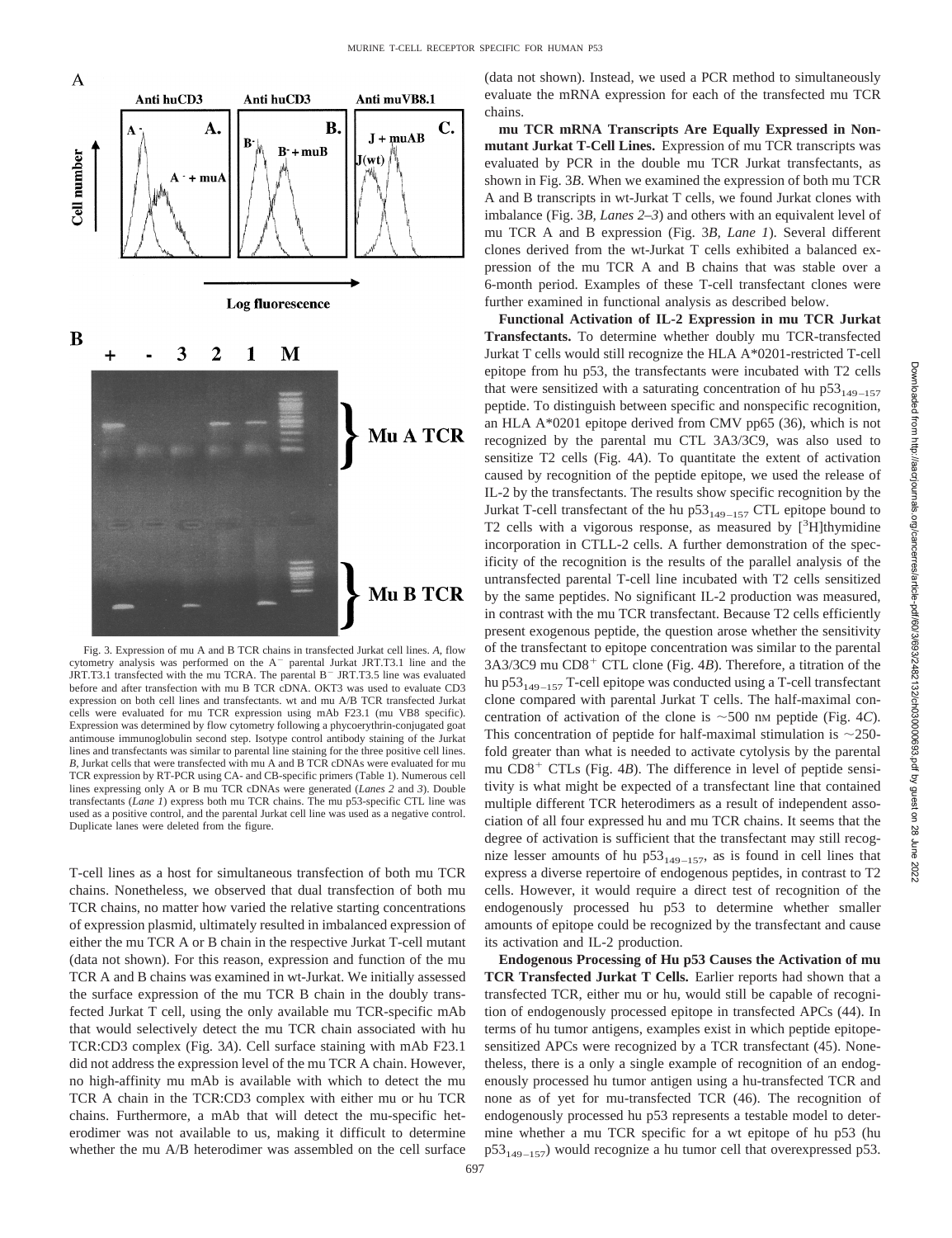

also recognize the Saos/p53 and undergo activation and IL-2 production. Therefore, we conducted experiments almost identical to the previous T2 epitope sensitization experiments, this time using the endogenous processing of p53 as a means to generate sensitizing epitope.

We knew from previous work, that the intensity of recognition of the endogenously processed hu p53 may be far less than that using the synthetic CTL epitope (39, 47). Nonetheless, the transfected Saos cell line served as a convenient starting point in our dissection of the level of recognition of the transfected Jurkat T cell. Our initial results with coincubation of the Saos/p53 cell line and Jurkat AB TCR transfectant were negative, despite the addition of IFN- $\gamma$  + TNF-  $\alpha$ , which were used to activate MHC class I on the APCs (data not shown). Our assumption was that because the Jurkat T cell is likely derived from a  $CD4^+$  thymocyte and does not coexpress CD8, it might be defective in its adhesion properties when engaging class I-expressing APCs. As a result, the degree of activation may be far less than would be expected if the cell were a CTL that expressed CD8 and could better bind to the APCs (48).

To compensate for inherent difficulties in APC recognition by the ABTCR transfectants, we used the mAb 9.3 as a means to activate CD28 in the hope of enhancing the sensitivity of the T-cell transfectant toward endogenously processed p53 (49). This was especially important because all of the tumor cell lines used in these studies, with the exception of T2, were negative for B7.1 by flow cytometry (data not shown). This strategy worked well using the parental Saos cell line as compared with the Saos cell line transfected with mutant hu p53 (Fig. 5). Incubation of the Jurkat T-cell transfectant with the Saos cell lines resulted in the differential recognition of only the cell lines that expressed hu p53 (Fig. 5). The data show that the presence of hu p53, presumably in processed form, resulted in the activation of the coincubated transfectant to produce IL-2. Because our objective is to evaluate whether this mu TCR will effectively recognize endog-



Fig. 4. Function of the mu TCR A/B transfected Jurkat cells. *A,* supernatants were collected after incubation of the mu TCR A/B transfected Jurkat cells with PBS, pp65<sub>495–503</sub> or p53<sub>149–157</sub> pulsed T2 cells. IL-2 concentration was measured as <sup>3</sup>H incorporation by CTLL-2 cells, as described in "Materials and Methods." *B,* the efficiency of peptide recognition by the parental mu CTL clone 3A3/3C9 is shown. T2 cells were pulsed with  $p53_{149-157}$  peptide at the indicated concentrations prior to use as target cells in a 4-h CRA. The assay was conducted at an E:T of 10:1. *C,* the efficiency of peptide recognition by the mu TCR A/B transfected Jurkat cells is shown. T2 cells were pulsed with  $p53_{149-157}$  peptide at the indicated concentrations prior to use as target cells in a 4-h CRA. The assay was conducted as in *A*.

We have shown previously that the osteosarcoma cell line Saos transfected with a hu p53 vector expressing a mutant hu p53 molecule is well recognized by the muCTL clone 3A3/3C9 (37). We posed the question as to whether the mu TCR-transfected Jurkat T cell would



Fig. 5. Specific recognition of endogenously processed p53 by TCR transfected Jurkat cells. The following cell lines were used as targets: HLA A\*0201 fibroblasts, breast cancer cell lines MDA-MB231 and SK-BR3, osteosarcoma line Saos/p53 transfected and native cells, and pancreatic cancer cell lines Panc-1 and AsPC-1. IL-2 concentration was measured as <sup>3</sup>H incorporation by CTLL-2 cells as described in "Materials and Methods."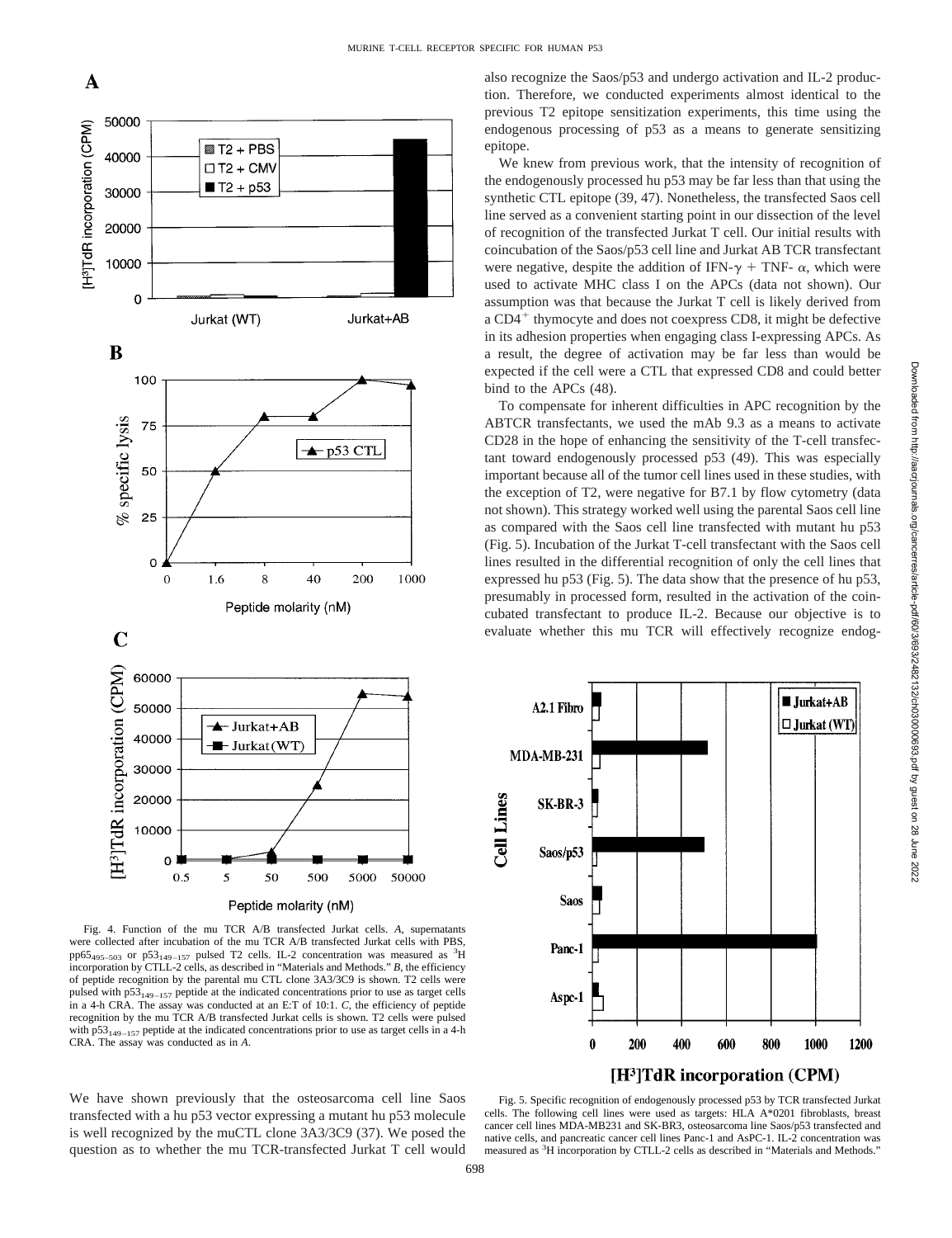enously processed mutant p53 in tumor cells, we surveyed a series of hu tumors expressing HLA A\*0201 and mutant forms of hu p53, as well as their counterparts, which did not express one or both of these molecules (Fig. 5). A similar assay was performed; using as a readout, the production of IL-2 was determined by quantitation of [<sup>3</sup>H]thymidine incorporation by the CTLL-2 cell line. We used a series of hu tumors described in Table 2 and examined the correlation of production of IL-2 *versus* the expression of HLA A\*0201 and hu p53. Two cells lines that expressed mutant forms of hu p53 were able to activate the transfectants (PANC-1 and MDA-MB-231), whereas cell lines that either were  $p53^-$  (Saos) or did not express HLA A\*0201 (ASPC-1 and SK-BR3) were not able to activate the Jurkat T-cell transfectant to produce IL-2. These data unequivocally demonstrate that the Jurkat T-cell transfectant has been endowed with the property of recognition of wt p53 epitopes generated from endogenously processed hu p53 in the context of the HLA A\*0201 molecule*.*

# **DISCUSSION**

Molecular genetics has shown that mutations in the *p53* gene, which are generally single-base missense mutations (50, 51), contribute to the development of up to 50% of all cancers (3) and often correlate with a greater extent of disease and a worse outcome (52). Mutations of *p53,* which nullify its function as a suppresser of cell division (1, 53), are associated with a much higher nuclear and cytoplasmic concentration of the p53 protein (54). What makes the *p53* gene product such an attractive target for an adaptive immune response is that the intracellular concentration of nonmutated p53 is normally very low (4, 55), and cells expressing normal p53 at low levels would most likely escape an enhanced immune response to overexpressed mutant p53.

There are reports both describing isolation of CTLs using *in vitro* stimulation with HLA-restricted peptide motifs from p53 and from hu peripheral blood with HLA A\*0201 binding peptides of p53 (56, 57). In fact, the precursor frequency for p53 wt epitope-specific CTLs in normal volunteer peripheral blood is as high as 1:27,000 (56). Yet, it is difficult to generate p53 peptide-specific CTLs from hu peripheral blood that are capable of killing p53-expressing tumor cells (58). In fact, there are only limited reports describing hu CTL clones that recognize endogenously processed p53, and these only recognize a small subset of p53 overexpressing hu tumors (59–61). Taken together, these data point to either thymic or peripheral tolerance as the cause of the deletion or inactivation of hu CTLs with high enough affinity to kill tumor cells that overexpress endogenous p53. There is substantial evidence that p53 is expressed throughout development, suggesting that it may play a role in neonatal thymic deletion of p53-specific T cells (62). Therefore, it is unlikely that a direct immunization approach in cancer patients using p53 sequences, either peptides or DNA, will stimulate a high-affinity immune response if the appropriate T cells are deleted or nonfunctional. By contrast, appropriately immunized mice generate a vigorous response to both mutant and wt hu p53 epitopes.

Adapting the vigorous immune response of mouse CTLs to hu CTLs would need to occur to exploit p53 recognition to benefit cancer patients. This can be accomplished by transferring immunoglobulin or TCR specificity to hu T cells. Several groups have been investigating an approach involving the generation and transfer of chimeric TCRs consisting of mAb single-chain Fv linked to the intracellular signaling domain of  $CD3\zeta$  or Fc $\gamma$ RIII (63). By transferring chimeric receptors to mu or hu effector cells, it has been possible to generate CTLs with antibody specificity, which secrete cytokine and mediate lysis of APCs. The ability of these modified cells to mediate tumor rejection in *in vivo* models has been more difficult to demonstrate (64). This may result from the relatively high affinity immunoglobulin/antigen interaction and a resulting inadequate recycling mechanism between single CTLs and multiple tumor cells. In addition, CTLs with immunoglobulin specificity may lack the ability to recognize intracellularly processed antigens presented in the peptide-binding groove of cell surface MHC molecules. Such would be the case for p53, which is exclusively expressed intracellularly.

The approach in the present report takes advantage of recent progress in cellular immunology and involves the transfection of hu T cells with a TCR from cloned tumor-associated antigen-specific CTLs. Chimeric receptors, introduced into T cells, that use the CD3  $\xi$ chain cytoplasmic domain and external ligand-binding domain from the V(D)J region of the A/B TCR are able to directly activate the transfected cells without CD3 expression (65). This can result in lymphokine production (Th2 cell) or lytic function (CTLs; Ref. 65). As a preliminary step to the generation of a single-chain TCR construct for immunogene therapy, it is necessary to demonstrate the function of the TCR of interest in a readily transfected hu T-cell line. This same strategy was used recently by Cole *et al.* (45), who transfected Jurkat cells with a cloned TCR from MART-1-specific hu CTLs. The resulting transfectants were able to recognize and secrete cytokine in response to challenge with the peptide transporter mutant cell, T2 pulsed with the appropriate peptide epitope. However, unlike our own data with the p53-specific TCRs, when the MART-1-specific transfectants were challenged with bona fide melanoma cells expressing the same antigen, they were unable to direct the T cells to secrete cytokine or lyse them. This unexpected result may occur because MART-1, like p53, is expressed during normal hu development, and normal tolerance mechanisms in the thymus may cause the elimination of T cells expressing TCRs that recognize the antigen with high affinity (negative selection). These tolerance mechanisms may be overcome through the xenogeneic transfer of antigen-specific TCRs from mu to hu T cells.

In this report, we show that p53-specific mu TCRs will function in the hu  $CD4^+$  T cell line, Jurkat. The transfer of functional mu TCRs not only results in the rescue of hu CD3 expression in TCR mutant forms of Jurkat but transfers antigen recognition from the mu TCR to the hu line. Peptide recognition and secretion of cytokine by the TCR-modified Jurkat in response to peptide-pulsed T2 cells were vigorous. Demonstrating that the TCR-modified Jurkat recognized endogenously processed antigen on p53 overexpressing cells was more difficult. The Jurkat line was used in these studies because it is one of the few stable hu T cell lines that can be readily transfected. However, it may not be the best model to study high-density TCR expression because of the presence of an endogenous and functional TCR heterodimer, and the significantly lower expression of TCR chains as compared with normal T cells (43). These deficits were overcome by optimizing antigen presentation in the tumor cell targets through the preincubation of target cells with IFN- $\gamma$  and TNF- $\alpha$ .

Recognition of tumor cells by the TCR-modified Jurkat required interaction between the modified  $CD4^+$  T helper line and processed p53 presented by MHC class I on the hu tumor cells. This occurred without the added stabilizing interaction of the MHC class I heavy chain domain,  $\alpha$ 3 on the tumor cells, with the T cell coreceptor, CD8 (66), which is absent in Jurkat. Generating A and B TCR Jurkat transfectants that also express CD8 would require a triple transfection that might be difficult because of the relative instability of the mu A/B TCR Jurkat line. To overcome the inherent inadequacies of Jurkat cells as functional effectors after mu A/B TCR transfer, additional costimulation was provided by preincubating the TCR-modified Jurkat cells with a mAb recognizing CD28 (mAb 9.3; Ref. 67). This particular mAb was chosen because of its known agonist activity on  $CD28<sup>+</sup>$  Jurkat T cells. In the well-controlled experiments described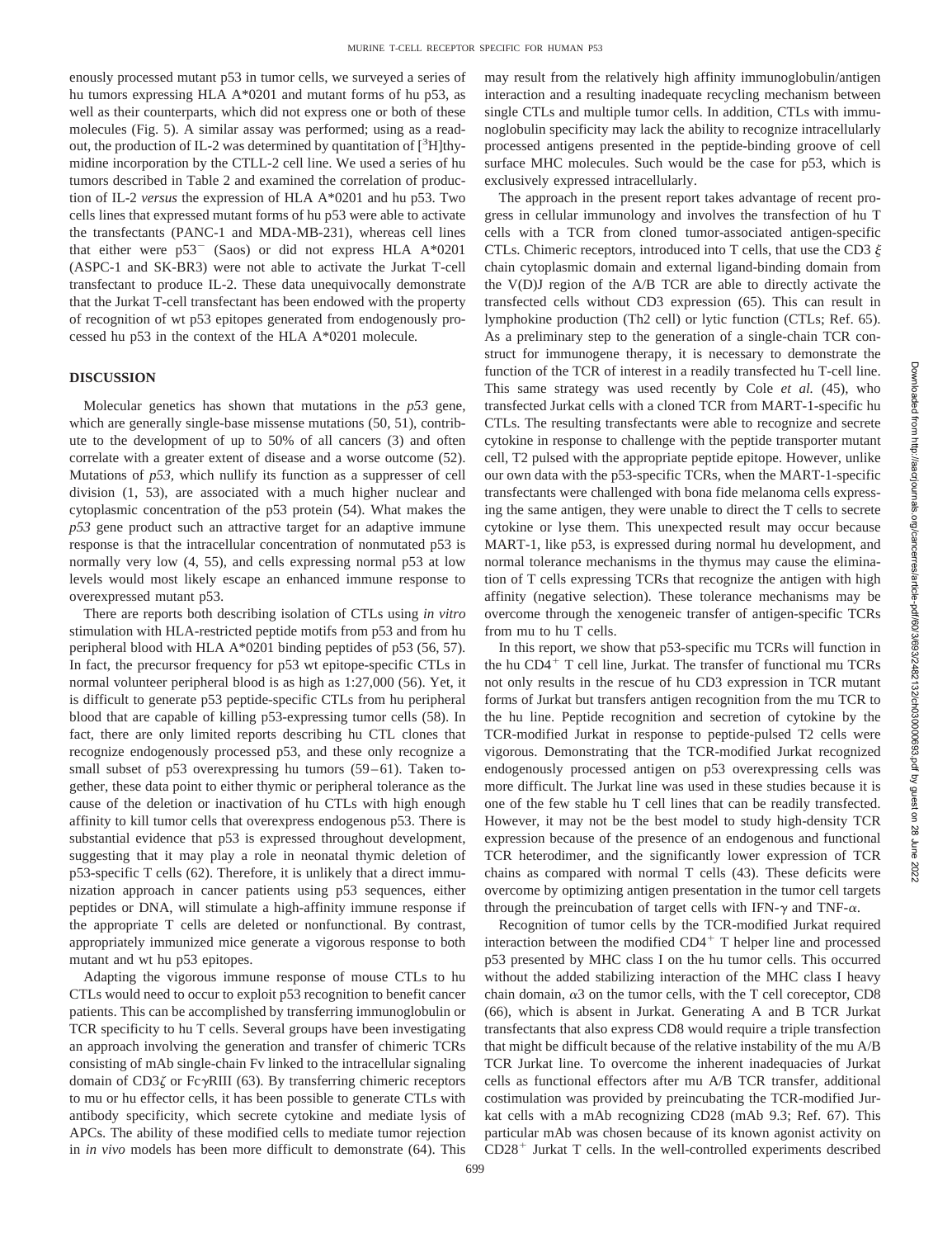here, the CD28-stimulated Jurkat secrete IL-2 only in response to appropriate HLA  $A*0201^+$ , p53-overexpressing APCs (Fig. 5).

The strategy of *ex vivo* expansion and adoptive immunotherapy using antigen-specific CTLs has been under investigation for several years with mixed results. Initial attempts at adoptive CTL transfer were hindered by technical difficulty in generating large numbers of CTLs with defined specificity. These difficulties have been largely overcome. The efficacy of adoptive T-cell therapy has been successfully demonstrated recently in clinical trials using the adoptive transfer of large numbers of EBV (68) or CMV (69) specific CTLs. Translation of these promising results to the adoptive immunotherapy of malignancy will be difficult, because unlike viral antigens, most tumor-associated antigens are expressed on normal cells and are subject to tolerance. The current demonstration that high-affinity tumor p53 specificity can be transferred from mu to hu T cells should encourage efforts to apply xenogeneic TCR transfer for the immunotherapy of poorly immunogenic tumors.

# **ACKNOWLEDGMENTS**

We thank Dr. John Hansen of the Fred Hutchinson Cancer Research Center for providing mAb 9.3 for use in these experiments. Dr. Victor Engelhard of the University of Virginia, kindly provided us with the Tg mice (HLA A\*0201) used to generate CTL clones against hu p53. Helen Sun of the Department of Anatomical Pathology is acknowledged for expert technique in performing the immunohistochemistry of the tumor cell lines. We also thank Drs. Z. Yu, T. McCarty, and R. Schwarz for assistance in the experiments presented here. The technical support of Lolito Low is gratefully acknowledged. Assistance in the preparation of the manuscript was provided by Rose-Marie Imstepf and Carole Smith, who are gratefully acknowledged. The team at the City of Hope Animal Resource Center, directed by Dr. Herod Howard, is gratefully acknowledged for their expert care and husbandry of Tg animals that formed the basis of this study.

#### **REFERENCES**

- 1. Finlay, C. A., Hinds, P. W., and Levine, A. J. The *p53* proto-oncogene can act as a suppressor of transformation. Cell, *57:* 1083–1093, 1989.
- 2. Eliyahu, D., Michalovitz, D., Eliyahu, S., Pinhasi-Kimhi, O., and Oren, M. Wild-type p53 can inhibit oncogene-mediated focus formation. Proc. Natl. Acad. Sci. USA, *86:* 8763–8767, 1989.
- 3. Kovach, J. S., Hartmann, A., Blaszyk, H., Cunningham, J., Schaid, D., and Sommer, S. S. Mutation detection by highly sensitive methods indicates that *p53* gene mutations in breast cancer can have important prognostic value. Proc. Natl. Acad. Sci. USA, *93:* 1093–1096, 1996.
- 4. Zambetti, G. P., and Levine, A. J. A comparison of the biological activities of wild-type and mutant p53. FASEB J., *7:* 855–865, 1993.
- 5. Roth, J., Dittmer, D., Rea, D., Tartaglia, J., Paoletti, E., and Levine, A. J. p53 as a target for vaccines: recombinant canarypox virus vectors expressing p53 protect mice against lethal tumor challenge. Proc. Natl. Acad. Sci. USA, *93:* 4781–4786, 1996.
- 6. Mayordomo, J. I., Loftus, D. J., Sakamoto, H., De, C. C., Appasamy, P. M., Lotze, M. T., Storkus, W. J., Appella, E., and DeLeo, A. B. Therapy of murine tumors with p53 wild-type and mutant sequence peptide-based vaccines. J. Exp. Med., *183:* 1357–1365, 1996.
- 7. Vierboom, M. P., Nijman, H. W., Offringa, R., van der Voort, E. I., van Hall, T., van den Broek B., Fleuren, G. J., Kenemans, P., Kast, W. M., and Melief, C. J. Tumor eradication by wild-type p53-specific cytotoxic T lymphocytes. J. Exp. Med., *186:* 695–704, 1997.
- 8. Maehara, Y., Kakeji, Y., Watanabe, A., Baba, H., Kusumoto, H., Kohnoe, S., and Sugimachi, K. Clinical implications of serum anti-p53 antibodies for patients with gastric carcinoma. Cancer (Phila.), *85:* 302–308, 1999.
- 9. Maehara, Y., Kakeji, Y., Watanabe, A., Baba, H., Kusumoto, H., Kohnoe, S., and Sugimachi, K. Clinical implications of serum anti-p53 antibodies for patients with gastric carcinoma. Cancer (Phila.), *85:* 302–308, 1999.
- 10. Bertholet, S., Iggo, R., and Corradin, G. Cytotoxic T lymphocyte responses to wild-type and mutant mouse p53 peptides. Eur. J. Immunol., *27:* 798–801, 1997.
- 11. McCarty, T. M., Liu, X., Sun, J. Y., Peralta, E. A., Diamond, D. J., and Ellenhorn, J. D. Targeting p53 for adoptive T-cell immunotherapy. Cancer Res., *58:* 2601–2605, 1998.
- 12. Stenholm, A. C., Kirkin, A. F., and Zeuthen, J. *In vivo* eradication of an established human melanoma by an *in vitro* generated autologous cytotoxic T cell clone: a SCID mouse model. Int. J. Cancer, *77:* 476–480, 1998.
- 13. Chung, S., Wucherpfennig, K. W., Friedman, S. M., Hafler, D. A., and Strominger, J. L. Functional three-domain single-chain T-cell receptors. Proc. Natl. Acad. Sci. USA, *91:* 12654–12658, 1994.
- 14. Yu, Z., Liu, X., McCarty, T. M., Diamond, D. J., and Ellenhorn, J. D. The use of transgenic mice to generate high affinity p53 specific cytolytic T cells. J. Surg. Res., *69:* 337–343, 1997.
- 15. Theobald, M., Biggs, J., Dittmer, D., Levine, A., and Sherman, L. A. Targeting p53 as a general tumor antigen. Proc. Natl. Acad. Sci. USA, *92:* 11993–11997, 1995.
- 16. Hara, T., Fu, S. M., and Hansen, J. A. Human T cell activation. II. A new activation pathway used by a major T cell population via a disulfide-bonded dimer of a 44 kilodalton polypeptide (9.3 antigen). J. Exp. Med., *161:* 1513–1524, 1985.
- 17. Guinan, E. C., Gribben, J. G., Boussiotis, V. A., Freeman, G. J., and Nadler, L. M. Pivotal role of the B7:CD28 pathway in transplantation tolerance and tumor immunity. Blood, *84:* 3261–3282, 1994.
- 18. Nunes, J., Klasen, S., Ragueneau, M., Pavon, C., Couez, D., Mawas, C., Bagnasco, M., and Olive, D. CD28 mAbs with distinct binding properties differ in their ability to induce T cell activation: analysis of early and late activation events. Int. Immunol., *5:* 311–315, 1993.
- 19. Salter, R. D., and Cresswell, P. Impaired assembly and transport of HLA-A and -B antigens in a mutant TxB cell hybrid. EMBO J., *5:* 943–949, 1986.
- 20. Fogh, J., Fogh, J. M., and Orfeo, T. One hundred and twenty-seven cultured human tumor cell lines producing tumors in nude mice. J. Natl. Cancer Inst., *59:* 221–226, 1977.
- 21. Lieber, M., Mazzetta, J., Nelson-Rees, W., Kaplan, M., and Todaro, G. Establishment of a continuous tumor-cell line (panc-1) from a human carcinoma of the exocrine pancreas. Int. J. Cancer, *15:* 741–747, 1975.
- 22. Chen, W. H., Horoszewicz, J. S., Leong, S. S., Shimano, T., Penetrante, R., Sanders, W. H., Berjian, R., Douglass, H. O., Martin, E. W., and Chu, T. M. Human pancreatic adenocarcinoma: *in vitro* and *in vivo* morphology of a new tumor line established from ascites. In Vitro, *18*: 24–34, 1982.
- 23. Cailleau, R., Young, R., Olive, M., and Reeves, W. J. J. Breast tumor cell lines from pleural effusions. J. Natl. Cancer Inst., *53:* 661–674, 1974.
- 24. Fogh, J., Wright, W. C., and Loveless, J. D. Absence of HeLa cell contamination in 169 cell lines derived from human tumors. J. Natl. Cancer Inst., *58:* 209–214, 1977.
- 25. Weiss, A., Wiskocil, R. L., and Stobo, J. D. The role of T3 surface molecules in the activation of human T cells: a two-stimulus requirement for IL 2 production reflects events occurring at a pre-translational level. J. Immunol., *133:* 123–128, 1984.
- 26. Weiss, A., and Stobo, J. D. Requirement for the coexpression of T3 and the T cell antigen receptor on a malignant human T cell line. J. Exp. Med., *160:* 1284–1299, 1984.
- 27. Pileri, S. A., Roncador, G., Ceccarelli, C., Piccioli, M., Briskomatis, A., Sabattini, E., Ascani, S., Santini, D., Piccaluga, P. P., Leone, O., Damiani, S., Ercolessi, C., Sandri, F., Pieri, F., Leoncini, L., and Falini, B. Antigen retrieval techniques in immunohistochemistry: comparison of different methods. J. Pathol., *183:* 116–123, 1997.
- 28. Alexander, J., Sidney, J., Southwood, S., Ruppert, J., Oseroff, C., Maewal, A., Snoke, K., Serra, H. M., Kubo, R. T., and Sette, A. Development of high potency universal DR-restricted helper epitopes by modification of high affinity DR-blocking peptides. Immunity, *1:* 751–761, 1994.
- 29. Wentworth, P. A., Celis, E., Crimi, C., Stitely, S., Hale, L., Tsai, V., Serra, H. M., Del Guercio, M. F., Livingston, B., and Alazard, D. *In vitro* induction of primary, antigen-specific CTL from human peripheral blood mononuclear cells stimulated with synthetic peptides. Mol. Immunol., *32:* 603–612, 1995.
- 30. Chomczynski, P., and Sacchi, N. Single-step method of RNA isolation by acid guanidinium thiocyanate-phenol-chloroform extraction. Anal. Biochem., *162:* 156– 159, 1987.
- 31. Saito, T., Weiss, A., Gunter, K. C., Shevach, E. M., and Germain, R. N. Cell surface T3 expression requires the presence of both  $\alpha$ - and  $\beta$ -chains of the T cell receptor. J. Immunol., *139:* 625–628, 1987.
- 32. Saito, T., and Germain, R. N. Predictable acquisition of a new MHC recognition specificity following expression of a transfected T-cell receptor  $\beta$ -chain gene. Nature (Lond.), *329:* 256–259, 1987.
- 33. Staerz, U. D., Rammensee, H. G., Benedetto, J. D., and Bevan, M. J. Characterization of a murine monoclonal antibody specific for an allotypic determinant on T cell antigen receptor. J. Immunol., *134:* 3994–4000, 1985.
- 34. Casanova, J. L., Romero, P., Widmann, C., Kourilsky, P., and Maryanski, J. L. T cell receptor genes in a series of class I major histocompatibility complex-restricted cytotoxic T lymphocyte clones specific for a *Plasmodium berghei* nonapeptide: implications for T cell allelic exclusion and antigen-specific repertoire. J. Exp. Med., *174:* 1371–1383, 1991.
- 35. Gillis, S., and Smith, K. A. Long term culture of tumour-specific cytotoxic T cells. Nature (Lond.), *268:* 154–156, 1977.
- 36. Diamond, D. J., York, J., Sun, J. Y., Wright, C. L., and Forman, S. J. Development of a candidate HLA A\*0201 restricted peptide-based vaccine against human cytomegalovirus infection. Blood, *90:* 1751–1767, 1997.
- 37. McCarty, T. M., Yu, Z., Liu, X., Diamond, D. J., and Ellenhorn, J. D. An HLArestricted, p53 specific immune response from HLA transgenic p53 knockout mice. Ann. Surg. Oncol., *5:* 93–99, 1998.
- 38. Peralta, E. A, McCarty, T. M., Doerr, A., Jones, P. A., Markl, I., Diamond, D. J., and Ellenhorn, J. D. Immunotherapy of bladder cancer: targeting p53 in a SCID mouse model. J. Urol., *162:* 1806–1811, 1999.
- 39. Yu, Z., Liu, X., McCarty, T. M., Diamond, D. J., and Ellenhorn, J. D. The use of transgenic mice to generate high affinity p53 specific cytolytic T cells. J. Surg. Res., *69:* 337–343, 1997.
- 40. Inaba, T., Koseki, H., Suzuki, M., and Taniguchi, M. Double-step and inverse polymerase chain reaction for sensitive detection and cloning of T cell receptor variable region sequences. Int. Immunol., *3:* 1053–1057, 1991.
- 41. Uematsu, Y. A novel and rapid cloning method for the T-cell receptor variable region sequences. Immunogenetics, *34:* 174–178, 1991.